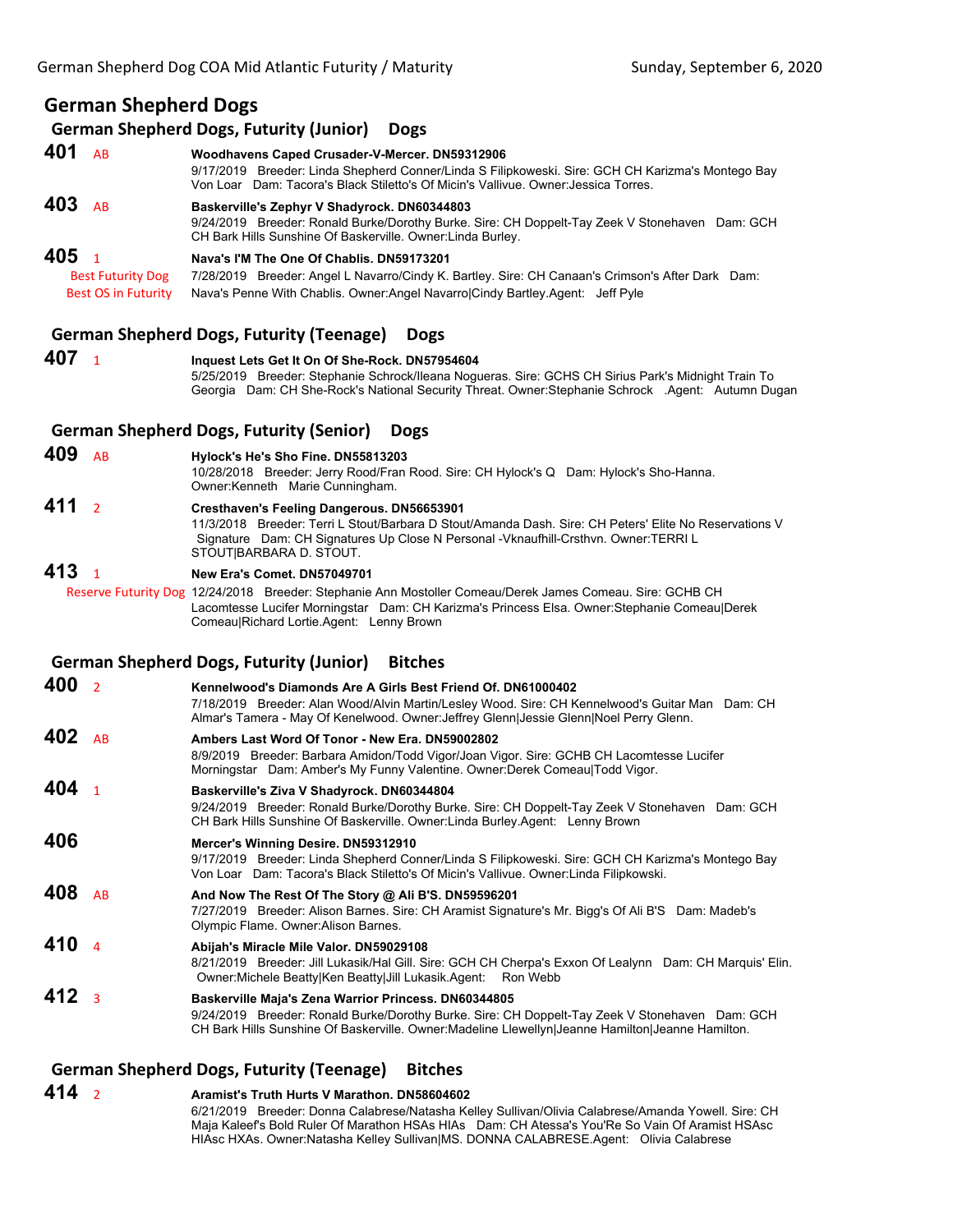| 416 <sub>1</sub><br>Best Futurity Bitch /<br><b>Best in Futurity</b> | Wolf Creek Diamond In The Sky Of Wonderland. DN58720601<br>5/29/2019 Breeder: Pat Walker/Deb Norman. Sire: GCH CH Lacomtesse Bellamy Dam: CH Wolf Creek<br>Serena V Wonderland. Owner: Edward Farrell. Agent: Lenny Brown                                |
|----------------------------------------------------------------------|----------------------------------------------------------------------------------------------------------------------------------------------------------------------------------------------------------------------------------------------------------|
| 418 AB                                                               | <b>Makintrax For Love Of The Game Cross Timbers, DN57816702</b><br>4/25/2019 Breeder: Erin Nellis/Nanci L Nellis/Beth Zils. Sire: GCHS CH Sirius Park's Midnight Train To<br>Georgia Dam: CH Makintrax Nora Ephron Cross Timbers. Owner: Jamie Harrison. |
| 420<br><b>AR</b>                                                     | <b>Makintrax Love Affair Cross Timbers, DN57816703</b><br>4/25/2019 Breeder: Erin Nellis/Nanci L Nellis/Beth Zils. Sire: GCHS CH Sirius Park's Midnight Train To<br>Georgia Dam: CH Makintrax Nora Ephron Cross Timbers. Owner: Erica Robbins.           |
| 422<br><b>AR</b>                                                     | Windborne's "Tunnel Of Luv". DN59002901<br>6/14/2019 Breeder: Carolyn J. Edwards. Sire: GCHB CH Lacomtesse Lucifer Morningstar<br>Dam: Fire N'<br>Ice Of Windborne. Owner: Carolyn JEdwards   Daniel Edwards Agent: George Berstler                      |

#### **German Shepherd Dogs, Futurity (Intermediate) Bitches**

| 424              |           | Covy Tucker Hill's Red Hot Pepper. DN56958201<br>2/9/2019 Breeder: Steve Lovoi/Heather Lovoi/Gloria F Birch. Sire: CH Caretti's Skywatch Rains Terror HT<br>Dam: Covy-Tucker Hill's Hi Ho The Dario. Owner: William Woolever Gloria Birch. Agent: Lauren Gerloff |
|------------------|-----------|------------------------------------------------------------------------------------------------------------------------------------------------------------------------------------------------------------------------------------------------------------------|
| 426 <sub>2</sub> |           | Schneiderhof's Jazz Of Shadyrock. DN57225404<br>3/1/2019 Breeder: Jamie M Stevens/Mrs. Nancy D Schneider. Sire: GCH CH Schneiderhof's Knight In                                                                                                                  |
|                  |           | Shining Armor Dam: CH Schneiderhof's Shockwave. Owner:Linda Burley.Agent: Lenny Brown                                                                                                                                                                            |
| 428              | <b>AR</b> | Shadowbrook's Keep Me In Mind. DN57269902<br>3/19/2019 Breeder: Gene Baker/Joy Baker/Mrs. Joan F Fox. Sire: CH Shadowbrook's Colorado Dam: CH<br>Regency's Little Darling. Owner: Kenneth Marie Cunningham.                                                      |
| 430              | <b>AR</b> | Kenlyn Marquis' Louisiana 1927. DN57358409<br>1/28/2019 Breeder: Liz Oster/Kent Boyles. Sire: GCHB CH Marquis' Can You Stop The Rain V Kenlyn<br>Dam: GCH CH Marquis' Uptown Girl V Kenlyn. Owner:DD Ardoin Debbi Ardoion Bonnie Ardoin.                         |

# **German Shepherd Dogs, Futurity (Senior) Bitches**

**432** <sup>1</sup> **Von Loar Yalitza Gomez Of Karizma. DN55698002** Reserve Futurity Bitch 10/29/2018 Breeder: Miguel Gomez/Carlos Arguimbau. Sire: GCH CH Karizma's Montego Bay Von Loar Dam: Karizma's Galla Von Loar. Owner:Miguel Gomez|Carlos Arguimbau.Agent: Jeff Pyle

- **434** <sup>2</sup> **Kimberlite's Innervisions. DN55884904** 11/5/2018 Breeder: Kim McNamara. Sire: GCH CH Lacomtesse Bellamy Dam: CH Signature's Abby Scuito RN CGC. Owner:Kim McNamara.Agent: Lenny Brown
- **436** <sup>3</sup> **Amber's Design Of Joel's And Alkarah. DN59533403** 10/10/2019 Breeder: Joan Huber. Sire: GCH CH Eagle Valley's Country Boy Dam: Ambers Party Girl Of Jo-El'S. Owner:Karin E Wagner.Agent: Olivia Calabrese

#### **German Shepherd Dogs, Futurity (Amateur Int/Sr) Bitches**

### **438** <sup>1</sup> **Adelhund's Pretty Little Angel Eyes. DN55639101**

Best Futurity 10/26/2018 Breeder: Donna Graham/Mark Graham/Samantha Graham. Sire: CH Adelhund's Something Amateur Bitch / To Talk About RN Dam: CH Adelhund's Four Leaf Clover RN. Owner:Donna Graham|Samantha Best Amateur in Futurity Graham|Kamryn Graham.

# **German Shepherd Dogs, Maturity (Junior) Dogs**

| 415 $1$                    | CH Barick's Sweet Baby Ray. DN55494101                                                                                                                                                                                                                                                           |
|----------------------------|--------------------------------------------------------------------------------------------------------------------------------------------------------------------------------------------------------------------------------------------------------------------------------------------------|
| <b>Best Maturity Dog</b>   | 7/18/2018 Breeder: Barbara Stamper/Jessica Ball. Sire: CH Barick's Perfect Shot CA Dam: Barick's                                                                                                                                                                                                 |
| <b>Best OS in Maturity</b> | Shake It Up In D.C Of Gem-N-I. Owner: Jessica Ball Barbara Stamper Judylyn Fanning.Agent: Lenny Brown                                                                                                                                                                                            |
| 417 <sub>2</sub>           | Windfall's Venom Of Class Act-Bee Gee, DN55451201<br>9/26/2018 Breeder: Jeff Pyle/Michael Little. Sire: GCHS CH Class Act's Shot Through The Heart Windfall-<br>Hillsi RN CGC Dam: GCH CH Windfall's Sexy Chick V Winstrom CD RN. Owner: Tina Bogdanich Jeff<br>Pyle Michael Little B. Scofield. |

# **German Shepherd Dogs, Maturity (Senior) Dogs**

**419** <sup>1</sup> **CH Windfall Best I Ever Had Class Act. DN53275601** Reserve Maturity Dog 3/22/2018 Breeder: Jeff Pyle/Gary Szymczak/Patty Szymczak/Joyce Willis/Denise Fox. Sire: GCHS CH Class Act's Shot Through The Heart Windfall-Hillsi RN CGC Dam: GCH CH Myjoy-Foxhaven Once A Witch Always A Witch Windfal. Owner:Tina Bogdanich|Jeff Pyle|Michael Little.